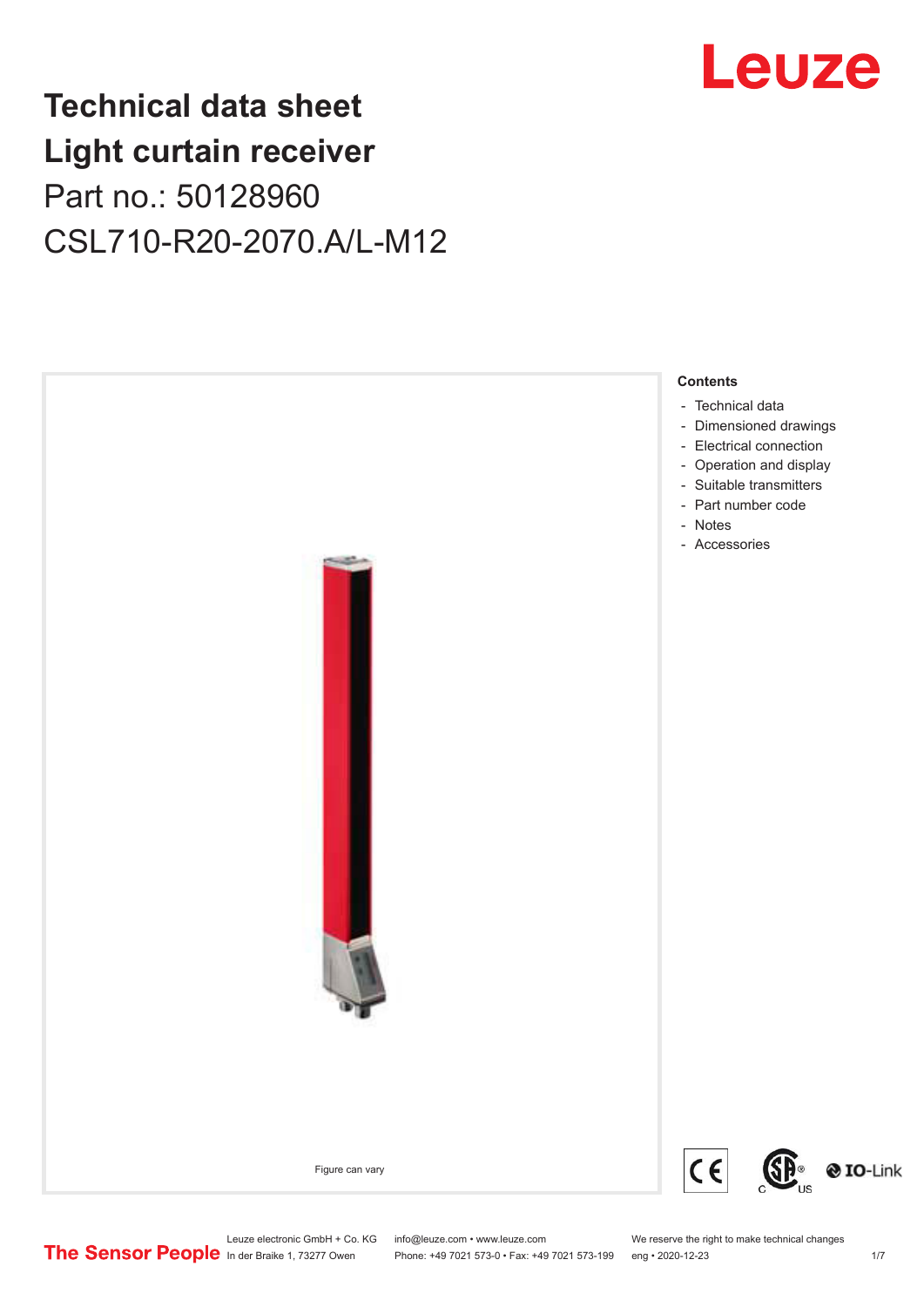## <span id="page-1-0"></span>**Technical data**

# Leuze

| <b>Basic data</b>                              |                                                                                                             |
|------------------------------------------------|-------------------------------------------------------------------------------------------------------------|
| <b>Series</b>                                  | 710                                                                                                         |
| <b>Operating principle</b>                     | Throughbeam principle                                                                                       |
| Device type                                    | Receiver                                                                                                    |
| Application                                    | Precise object detection                                                                                    |
|                                                |                                                                                                             |
| <b>Special version</b>                         |                                                                                                             |
| <b>Special version</b>                         | Crossed-beam scanning                                                                                       |
|                                                | Diagonal-beam scanning                                                                                      |
|                                                | Parallel-beam scanning                                                                                      |
| <b>Optical data</b>                            |                                                                                                             |
| <b>Operating range</b>                         | Guaranteed operating range                                                                                  |
| <b>Operating range</b>                         | 0.37m                                                                                                       |
| <b>Operating range limit</b>                   | Typical operating range                                                                                     |
| <b>Operating range limit</b>                   | 0.29m                                                                                                       |
| <b>Measurement field length</b>                | 2,070 mm                                                                                                    |
| Number of beams                                | 104 Piece(s)                                                                                                |
| <b>Beam spacing</b>                            | 20 mm                                                                                                       |
|                                                |                                                                                                             |
| Measurement data                               |                                                                                                             |
| Minimum object diameter                        | 30 mm                                                                                                       |
| <b>Electrical data</b>                         |                                                                                                             |
| <b>Protective circuit</b>                      | Polarity reversal protection                                                                                |
|                                                | Short circuit protected                                                                                     |
|                                                | <b>Transient protection</b>                                                                                 |
|                                                |                                                                                                             |
| Performance data                               |                                                                                                             |
| Supply voltage U <sub>B</sub>                  | 18  30 V, DC                                                                                                |
| Residual ripple                                | 0  15 %, From $U_{\rm B}$                                                                                   |
| <b>Open-circuit current</b>                    | 0  435 mA, The specified values refer<br>to the entire package consisting of trans-<br>mitter and receiver. |
|                                                |                                                                                                             |
| Inputs/outputs selectable                      |                                                                                                             |
| Output current, max.                           | 100 mA                                                                                                      |
| Input resistance                               | $6,000 \Omega$                                                                                              |
| Number of inputs/outputs selectable 4 Piece(s) |                                                                                                             |
| Voltage type, outputs                          | DC                                                                                                          |
| Switching voltage, outputs                     | Typ. $U_R / 0 V$<br>DC                                                                                      |
| Voltage type, inputs                           |                                                                                                             |
| Switching voltage, inputs                      | high: $\geq 6V$<br>low: $\leq 4V$                                                                           |
|                                                |                                                                                                             |
| Input/output 1                                 |                                                                                                             |
| <b>Activation/disable delay</b>                | 01ms                                                                                                        |
| <b>Timing</b>                                  |                                                                                                             |
|                                                |                                                                                                             |
| <b>Readiness delay</b>                         | 400 ms                                                                                                      |
| <b>Cycle time</b>                              | $3.52$ ms                                                                                                   |
| Response time per beam                         | $30 \mu s$                                                                                                  |
| <b>Interface</b>                               |                                                                                                             |
| Type                                           | IO-Link                                                                                                     |
|                                                |                                                                                                             |

| IO-Link                      |                              |
|------------------------------|------------------------------|
| <b>COM</b> mode              | COM <sub>2</sub>             |
|                              | COM <sub>3</sub>             |
| Specification                | V1.0.1                       |
|                              | V1.1                         |
| Min. cycle time              | $COM2 = 2.3$ ms              |
|                              |                              |
| <b>Service interface</b>     |                              |
| Type                         | IO-Link                      |
| <b>IO-Link</b>               |                              |
| <b>Function</b>              | Configuration via software   |
|                              | Service                      |
| <b>Connection</b>            |                              |
|                              |                              |
| <b>Number of connections</b> | 2 Piece(s)                   |
| Plug outlet                  | Axial                        |
| <b>Connection 1</b>          |                              |
| <b>Function</b>              | Configuration interface      |
|                              | Signal IN                    |
|                              | Signal OUT                   |
|                              | Voltage supply               |
| Type of connection           | Connector                    |
| <b>Thread size</b>           | M <sub>12</sub>              |
| <b>Type</b>                  | Male                         |
| <b>Material</b>              | Metal                        |
| No. of pins                  | 8-pin                        |
| Encoding                     | A-coded                      |
|                              |                              |
| <b>Connection 2</b>          |                              |
| <b>Function</b>              | Connection to transmitter    |
| <b>Type of connection</b>    | Connector                    |
| <b>Thread size</b>           | M <sub>12</sub>              |
| <b>Type</b>                  | Female                       |
| <b>Material</b>              | Metal                        |
| No. of pins                  | 5-pin                        |
| Encoding                     | A-coded                      |
| <b>Mechanical data</b>       |                              |
|                              |                              |
| Design                       | Cubic                        |
| Dimension (W x H x L)        | 29 mm x 54.8 mm x 2,153 mm   |
| <b>Housing material</b>      | Metal                        |
| <b>Metal housing</b>         | Aluminum                     |
| Lens cover material          | Plastic / PMMA               |
| Net weight                   | $2,150$ g                    |
| <b>Housing color</b>         | Red                          |
| <b>Type of fastening</b>     | Groove mounting              |
|                              | Via optional mounting device |
| <b>Operation and display</b> |                              |
| Type of display              | LED                          |
|                              | OLED display                 |
| <b>Number of LEDs</b>        | 2 Piece(s)                   |
| Type of configuration        | Software                     |
|                              | Teach-in                     |
| <b>Operational controls</b>  | Membrane keyboard            |
|                              |                              |

Leuze electronic GmbH + Co. KG info@leuze.com • www.leuze.com We reserve the right to make technical changes In der Braike 1, 73277 Owen Phone: +49 7021 573-0 • Fax: +49 7021 573-199 eng • 2020-12-23 2/7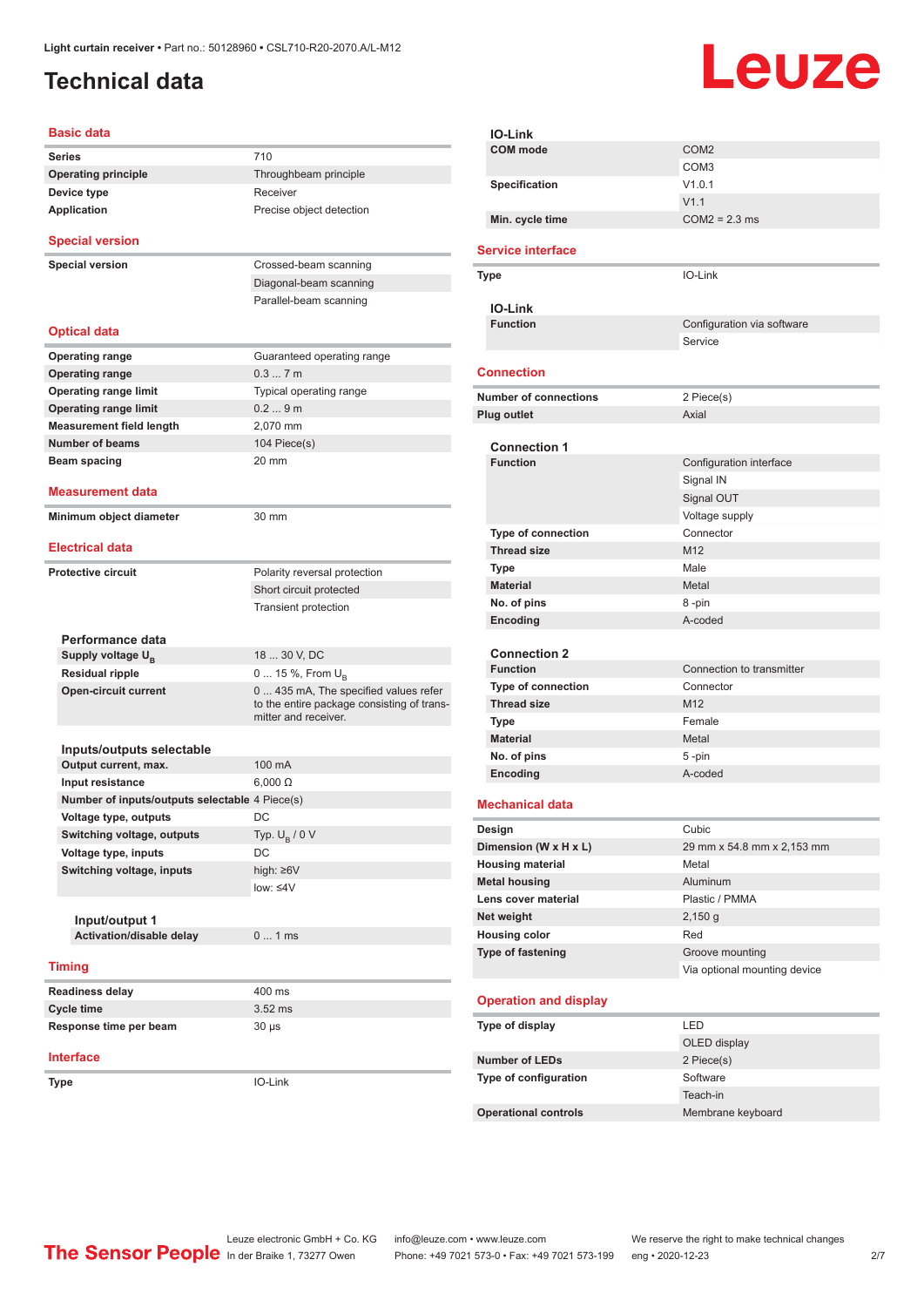## **Technical data**

# Leuze

#### **Environmental data**

| Ambient temperature, operation | $-30$ 60 °C    |  |
|--------------------------------|----------------|--|
| Ambient temperature, storage   | $-40$ 70 °C    |  |
| <b>Certifications</b>          |                |  |
| Degree of protection           | IP 65          |  |
| <b>Protection class</b>        | $\mathbf{III}$ |  |
| <b>Certifications</b>          | c CSA US       |  |
| <b>Standards applied</b>       | IEC 60947-5-2  |  |

### **Classification**

| <b>Customs tariff number</b> | 90314990 |
|------------------------------|----------|
| eCl@ss 5.1.4                 | 27270910 |
| eCl@ss 8.0                   | 27270910 |
| eCl@ss 9.0                   | 27270910 |
| eCl@ss 10.0                  | 27270910 |
| eCl@ss 11.0                  | 27270910 |
| <b>ETIM 5.0</b>              | EC002549 |
| <b>ETIM 6.0</b>              | EC002549 |
| <b>ETIM 7.0</b>              | EC002549 |
|                              |          |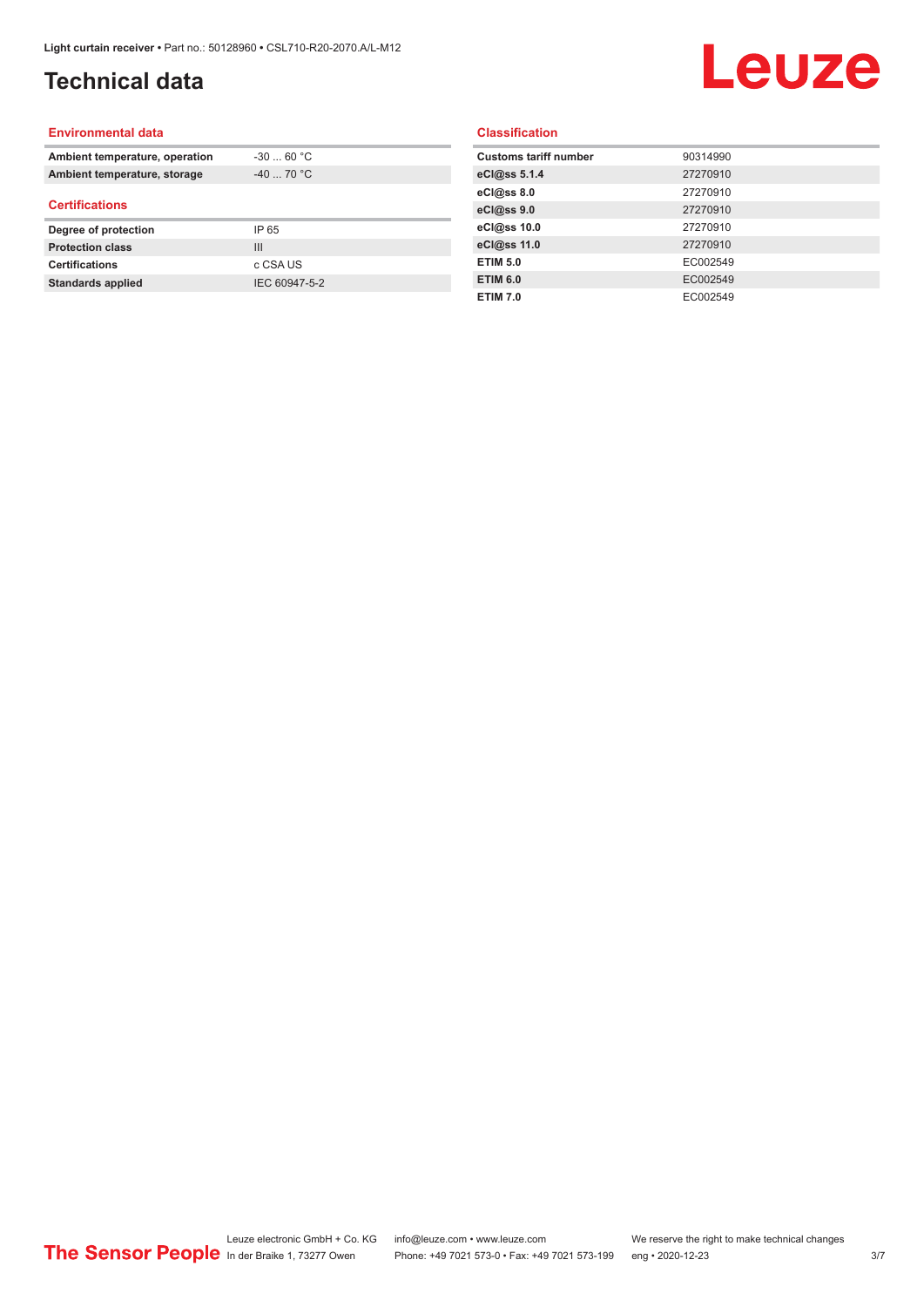### <span id="page-3-0"></span>**Dimensioned drawings**

All dimensions in millimeters



- A Beam spacing 20 mm
- B Measurement field length 2070 mm
- F M6 thread
- G Fastening groove
- L Profile length 2088 mm
- T Transmitter
- R Receiver
- Y



A PWR / SW IN / OUT



 $X3$ 



## **Leuze**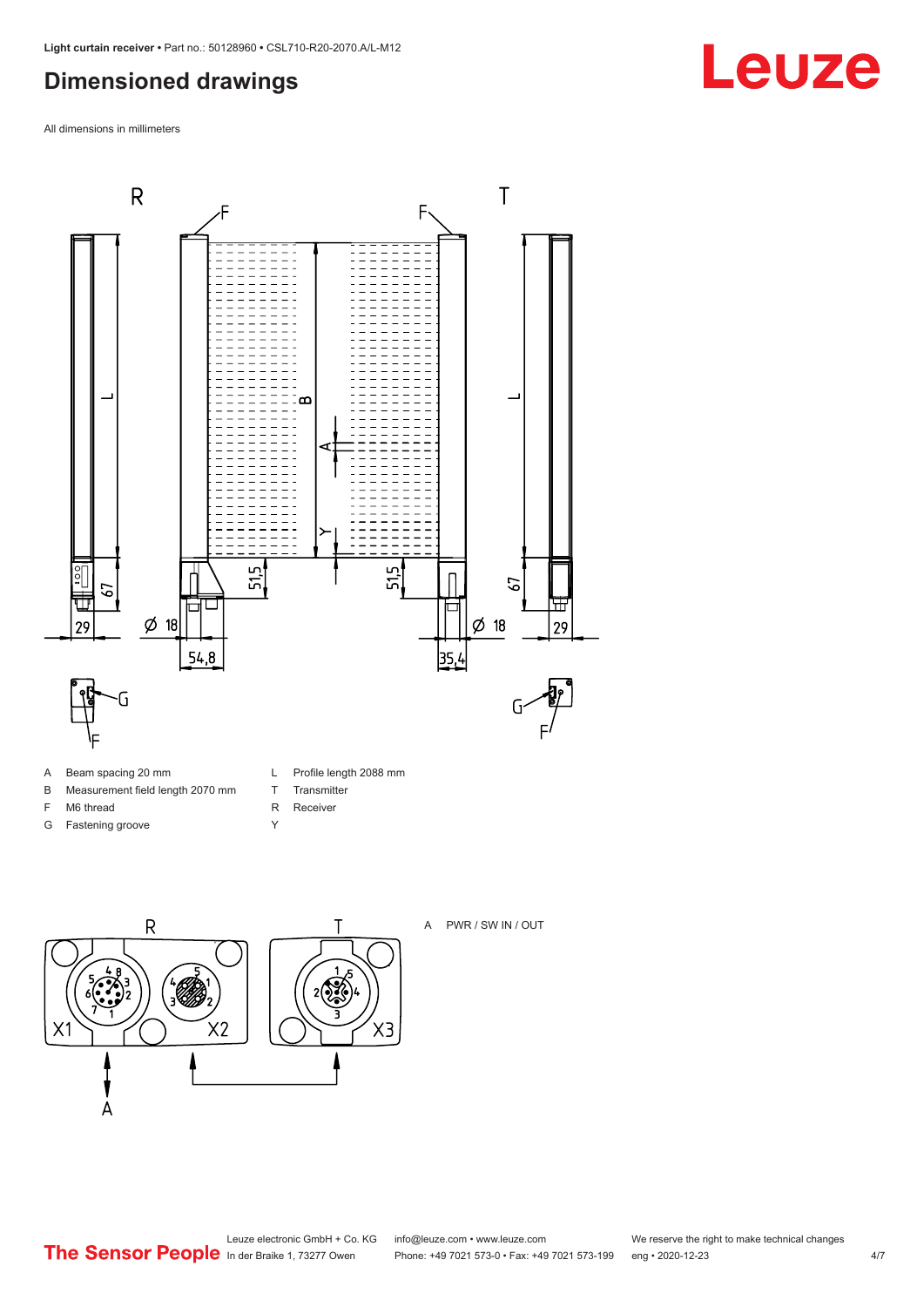### <span id="page-4-0"></span>**Electrical connection**

### **Connection 1**

| <b>Function</b>           | Configuration interface |
|---------------------------|-------------------------|
|                           | Signal IN               |
|                           | Signal OUT              |
|                           | Voltage supply          |
| <b>Type of connection</b> | Connector               |
| <b>Thread size</b>        | M12                     |
| <b>Type</b>               | Male                    |
| <b>Material</b>           | Metal                   |
| No. of pins               | 8-pin                   |
| Encoding                  | A-coded                 |

### **Pin Pin assignment**

|                | $V +$           |
|----------------|-----------------|
| $\overline{2}$ | IO <sub>1</sub> |
| 3              | GND             |
| $\overline{4}$ | IO-Link         |
| 5              | IO <sub>2</sub> |
| 6              | IO3             |
|                | IO <sub>4</sub> |
| 8              | <b>GND</b>      |

#### **Connection 2**

| <b>Function</b>           | Connection to transmitter |
|---------------------------|---------------------------|
| <b>Type of connection</b> | Connector                 |
| <b>Thread size</b>        | M <sub>12</sub>           |
| <b>Type</b>               | Female                    |
| <b>Material</b>           | Metal                     |
| No. of pins               | $5$ -pin                  |
| Encoding                  | A-coded                   |

#### **Pin Pin assignment**

|--|

## **Operation and display**

| <b>LED</b>     | Display                  | <b>Meaning</b>                         |
|----------------|--------------------------|----------------------------------------|
|                | Green, continuous light  | Operational readiness                  |
|                | Green, flashing          | Teach / error                          |
| $\overline{2}$ | Yellow, continuous light | Light path free, with function reserve |
|                | Yellow, flashing         | No function reserve                    |
|                | Off                      | Object detected                        |









## Leuze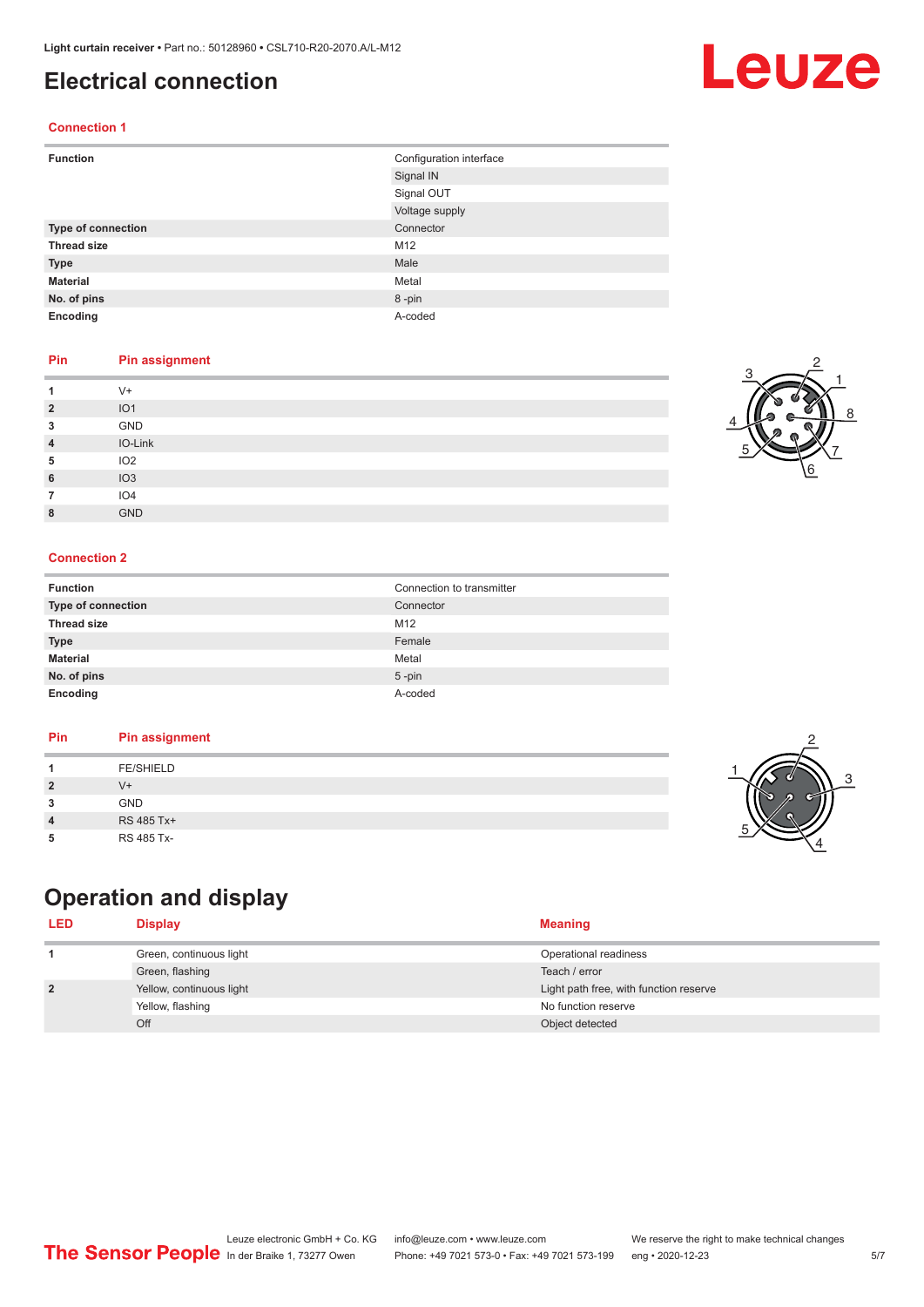### <span id="page-5-0"></span>**Suitable transmitters**

## Leuze

|  | Part no. | <b>Designation</b>        | <b>Article</b>               | <b>Description</b>                                                                                                                                                                                    |
|--|----------|---------------------------|------------------------------|-------------------------------------------------------------------------------------------------------------------------------------------------------------------------------------------------------|
|  | 50129043 | CSL710-T20-2070.A-<br>M12 | Light curtain<br>transmitter | Application: Precise object detection<br>Special version: Parallel-beam scanning, Crossed-beam scanning, Diagonal-<br>beam scanning<br>Operating range: 0.3  7 m<br>Connection: Connector, M12, 5-pin |

### **Part number code**

Part designation: **CSL710-XYY-ZZZZ.A/B-CCC**

| <b>CSL710</b><br>$\boldsymbol{\mathsf{X}}$ | <b>Operating principle</b><br>CSL: switching light curtain of the 710 series<br><b>Function classes</b><br>T: transmitter |
|--------------------------------------------|---------------------------------------------------------------------------------------------------------------------------|
| YY                                         | R: receiver<br>Beam spacing<br>$05:5 \, \text{mm}$<br>10:10 mm<br>20:20 mm<br>40:40 mm                                    |
| <b>ZZZZ</b>                                | Measurement field length [mm], dependent on beam spacing<br>Value, see technical data                                     |
| Α                                          | Equipment<br>A: connector outlet, axial                                                                                   |
| B                                          | Interface<br>L: IO-Link                                                                                                   |
| <b>CCC</b>                                 | <b>Electrical connection</b><br>M12: M12 connector                                                                        |

| <b>Note</b>                                                                                       |
|---------------------------------------------------------------------------------------------------|
| Vector A list with all available device types can be found on the Leuze website at www.leuze.com. |

### **Notes**

| <b>Observe intended use!</b>                                                                                                                                                                                                     |
|----------------------------------------------------------------------------------------------------------------------------------------------------------------------------------------------------------------------------------|
| $\%$ This product is not a safety sensor and is not intended as personnel protection.<br>$\%$ The product may only be put into operation by competent persons.<br>$\%$ Only use the product in accordance with its intended use. |

|  | <b>For UL applications:</b>                                                                                                                                                                                                                                                                   |
|--|-----------------------------------------------------------------------------------------------------------------------------------------------------------------------------------------------------------------------------------------------------------------------------------------------|
|  | $\%$ For UL applications, use is only permitted in Class 2 circuits in accordance with the NEC (National Electric Code).<br>These proximity switches shall be used with UL Listed Cable assemblies rated 30V, 0.5A min, in the field installation, or equivalent (categories: CYJV/<br>$\phi$ |
|  | CYJV7 or PVVA/PVVA7)                                                                                                                                                                                                                                                                          |